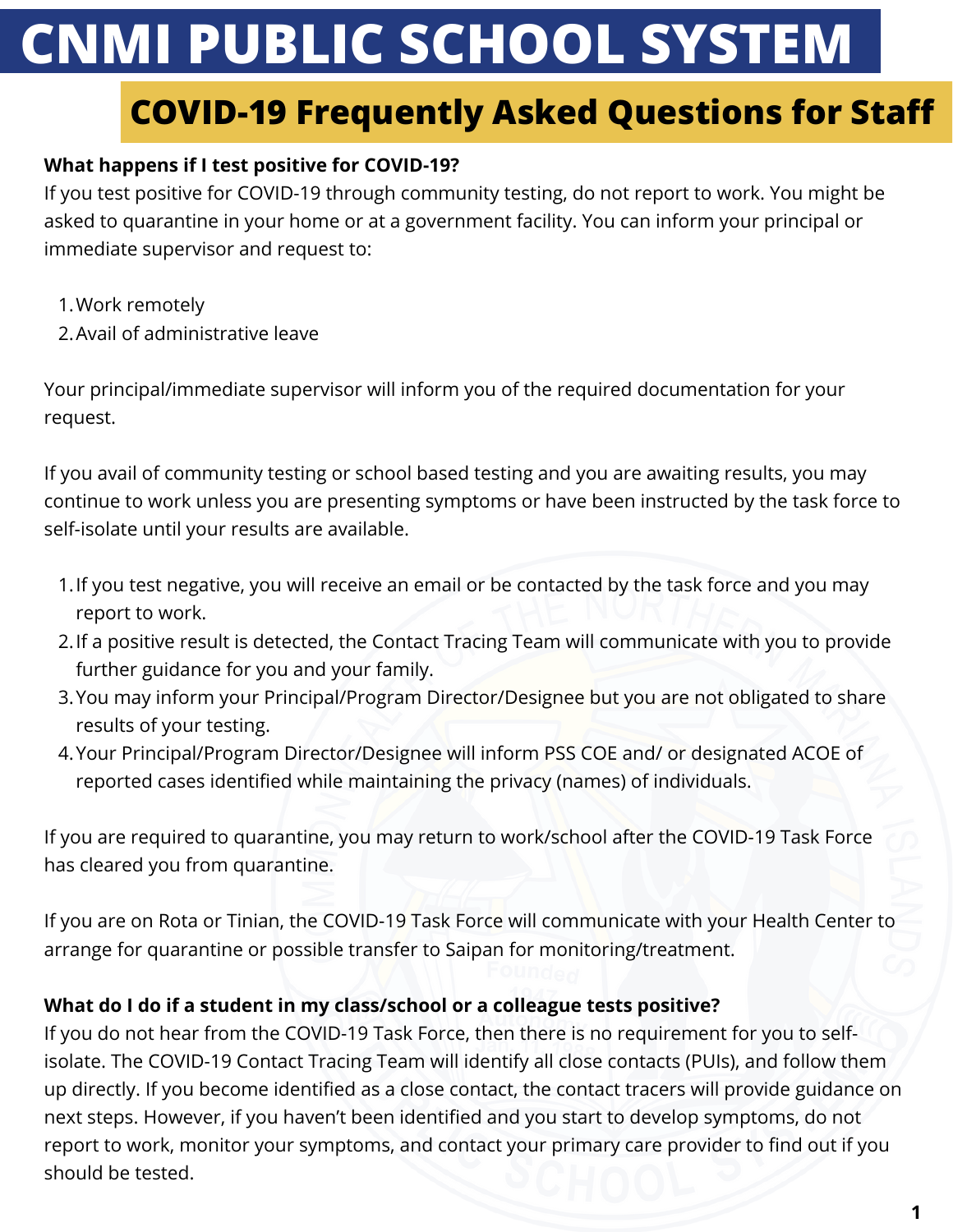It is important to remember that the confirmed case will be isolated and no longer within the school therefore the risk of transmission from that person has been removed from the school setting.

In each identified case, the Commissioner of Education or designee will consult with CHCC and the Governor's COVID-19 Task Force to determine whether and how schools will be opened. This decision will be based on the degree of contact tracing needed, resources available, and updated protocols/directives.

# **What is a 'close contact' or Person Under Investigation (PUI)?**

Within a school or other structured or supervised setting, an individual would only be identified as a contact if they have had prolonged close contact with the case (someone who tests positive for COVID-19). This could mean an individual in the same household or someone who has at least 15 minutes of exposure, within 6 feet of a positive case. It does not include all individuals in the same class/office/building or all those who sit next to each other, because the risk of COVID spreading in the workplace or school setting is much lower than in a household.

## **How will the Task Force get close contact information?**

If you test positive for COVID-19 you should expect to be contacted by the COVID-19 Task Force. They will ask you to provide names and contact information regarding individuals that you may have had prolonged exposure to, this may be members of your household or close colleagues and acquaintances.

## **Will the COVID Task Force inform my workplace/school?**

No. The COVID-19 Task Force will communicate directly with you. You may choose to disclose your information to your immediate supervisor to arrange leave requests, but you do not need to share your results. Individuals are under no obligation to share their protected health information with others without their consent.

# **Are there any increased risks to school staff?**

Schools continue to be safe environments and have a wide range of mitigation measures in place designed to minimize transitions risk and which make our schools safe for children and staff.

If the case of COVID-19 was in the school during the infectious period, the school will be contacted by the Task Force. This will usually be on the same day that the Task Force is informed that the case attended schools while infectious, but may be the next day. However it is important to remember that the confirmed case is no longer in school. Anyone who has symptoms which could be consistent with COVID-19 should follow district protocols and stay home. It takes an average of 4-7 days before any other person might become unwell and infectious to others (Incubation period). This allows time for the Task Force to contact schools as appropriate.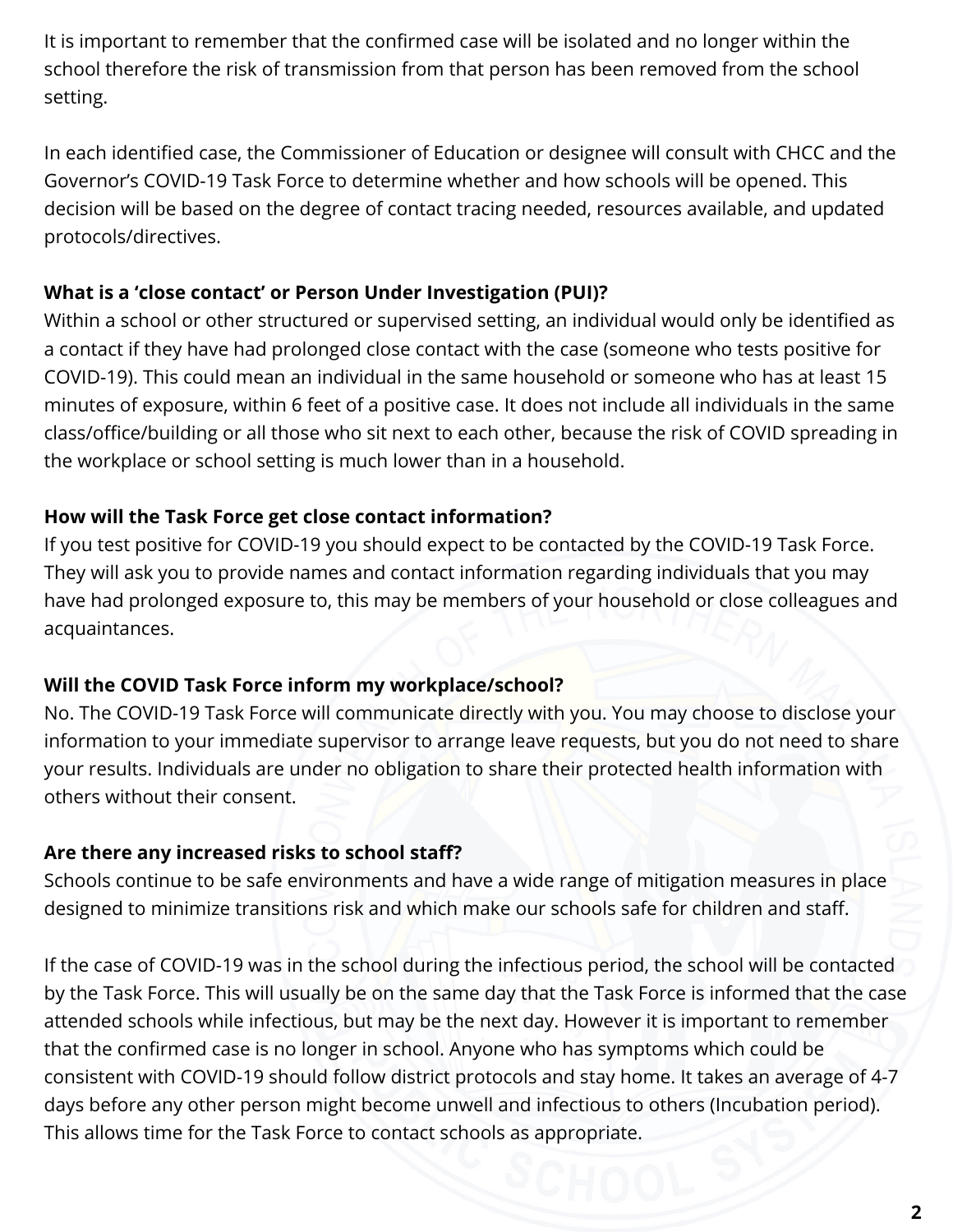All school staff have now had the opportunity to have two vaccines as well as boosters. The CNMI Public School System has a 90% vaccination rate for staff and teachers. Additionally, mitigation measures are in place to prevent the spread of COVID-19:

- 1.Required masks in all PSS buildings
- 2. Social distancing
- Sanitizing and regular cleaning 3.
- 4.Temperature checks
- Screening and vaccination efforts in collaboration with CHCC 5.

When cases are identified, school administrators and supervisors will take immediate action to ensure that the school building/classroom is safe for all who enter. These include:

- Sanitizing the space for staff and students
- Providing close contact information to the COVID-19 Task Force
- Updating the district tracking sheet and communicating with leadership
- Providing updated information to staff while maintaining the privacy of individuals
	- Confirming whether positive cases are identified without disclosing names
	- Reassuring staff that sanitizing is being conducted
	- Communicating with leadership and the Task Force regarding concerns that parents and staff may have

# **What is the contagious period?**

Individuals who recover from COVID-19 are no longer contagious after 10 days from testing positive. According to the CDC, individuals can be released from self-quarantine after 10 days from the onset of symptoms and/or a positive test.

# **What if someone is identified as a close contact but they are fully vaccinated? Do they have to self-quarantine?**

If the individual is identified by the Contact Tracing Team, they may be required to self-quarantine and be tested. If they test negative, they may be cleared to return to work/school.

Unvaccinated individuals identified by the Contact Tracing Team may be required to isolate in their homes or a government facility or to be tested. If test results are negative, they may be cleared to return to work/school.

# **If I test positive can my family members work or go to school?**

If they are not deemed close contacts themselves, they may attend school or report to work as long as they are not presenting symptoms. If any symptoms present themselves, individuals are urged to monitor themselves and to communicate with their primary care provider to determine if they should be tested.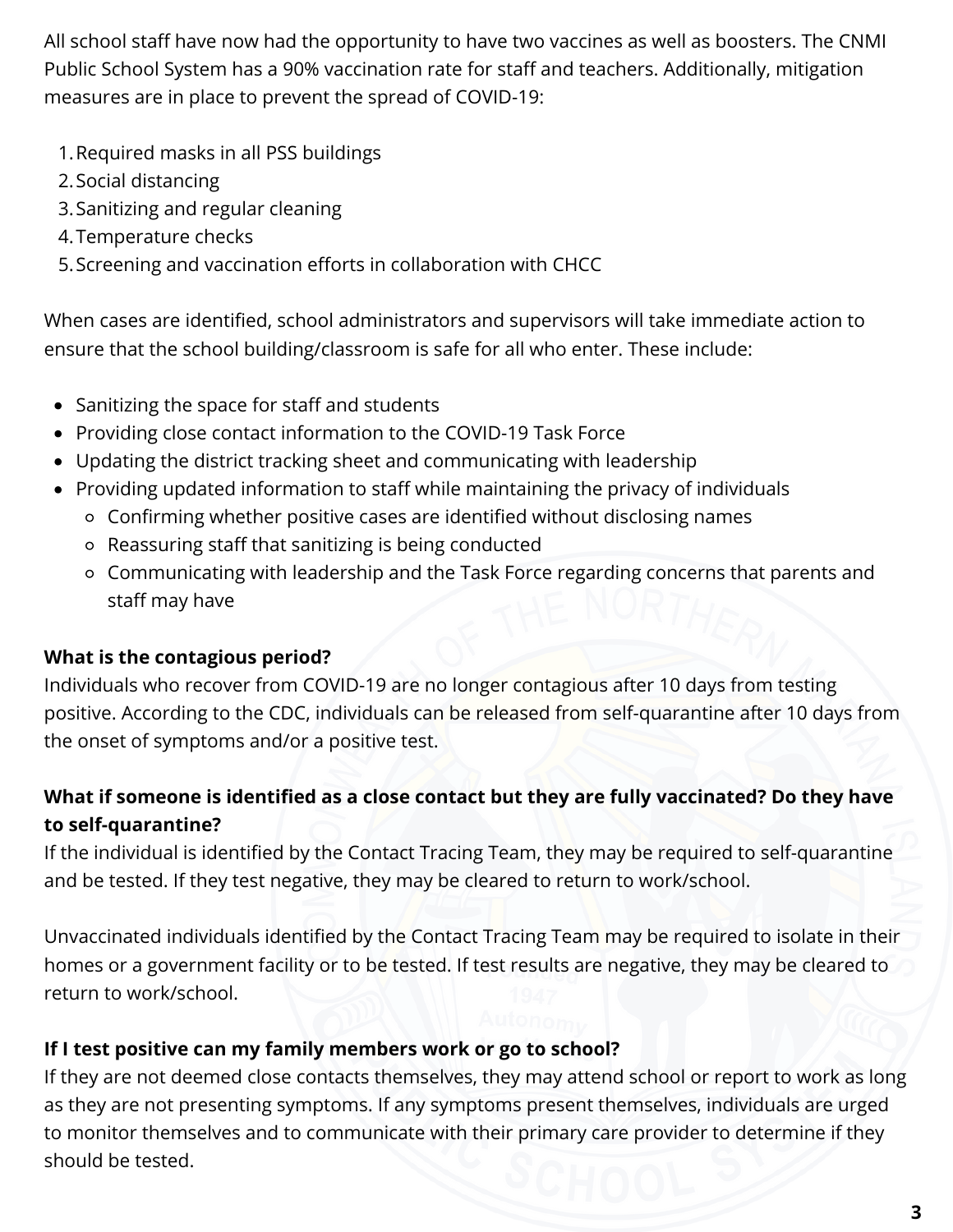# **I have heard that someone from my office or school has been identified as a confirmed case of COVID-19 – why hasn't the COVID Task Force contacted me?**

If you are not a PUI, you will not be called for contact tracing purposes. If you are concerned that you may have been exposed to a positive case, you may register for community based testing or send a message to COVID Testing at [https://covidtesting.chcc.health/.](https://covidtesting.chcc.health/)

## **Will student/staff/teacher results be shared with the school or district?**

The COVID-19 Task Force communicates directly with persons identified as being positive and does not share that information with school personnel unless the testing is done on site and the principal makes the initial contact with families.

# **Can the school or office share a name of the student or staff member who is a confirmed case of Covid-19?**

No, PSS cannot share the name of the person who has tested positive for COVID-19. This information is private and confidential. Close contacts will not be told the name of the confirmed case.

#### **How long can COVID-19 be detected in my system after I have recovered?**

The COVID-19 virus can be detected up to 90 days after recovering from it. This does not mean that you are contagious or that you cannot be re-infected so you should monitor yourself closely to ensure that any symptoms you have are not related to COVID-19. The virus may also show up in testing for 90 days, so monitoring your symptoms is important to ensure you remain healthy.

#### **What if the press media or wider school community contact the district/school?**

Your information is confidential, PSS may share the data regarding numbers of positive cases but will not share names or identifiable information.

The following is a generic statement that offices/schools may wish to consider using in full or part in response to press/media queries.

"The school cannot comment on individual cases or outbreaks of COVID-19 to protect the privacy and confidentiality of those involved. The school can confirm that we have engaged with The COVID-19 Task Force. The Task Force's role includes carrying out a risk assessment. As part of this risk assessment, all close contacts will be identified, contacted, and advised of the next steps. If the Task Force does not make contact with you, you are not impacted and can continue to attend school. The school will continue to work with the Task Force in ensuring all necessary hygiene, health and safety protocols are in place at the school for the prevention and containment of COVID-19."